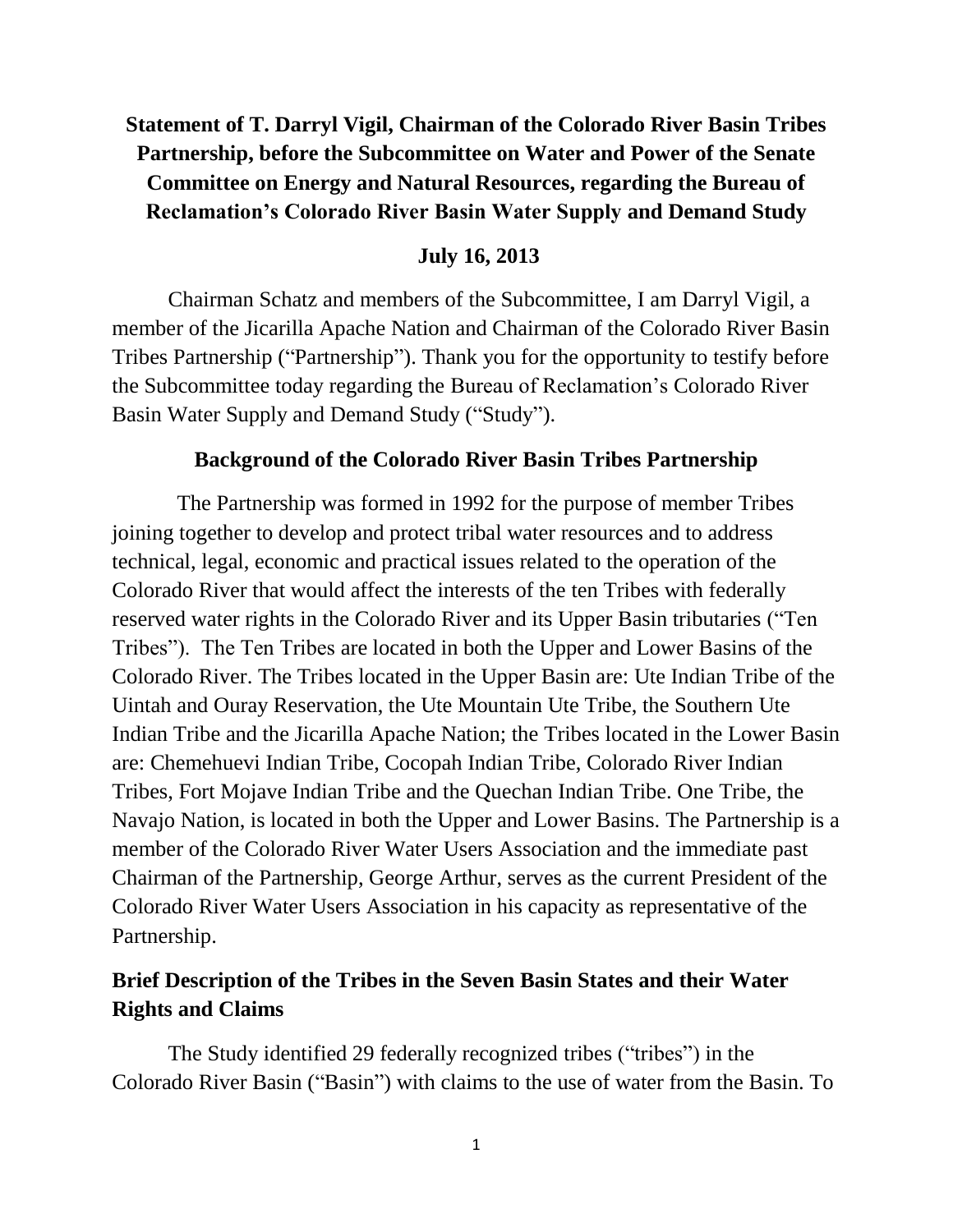date, there has been recognized, either through federal and state court decrees or congressionally approved tribal water settlements, that tribes in the Basin have the right to divert in excess of 2.9 million acre-feet-per year ("MAF") from the Colorado River and its Upper Basin tributaries, of which the Ten Tribes have the right to divert in excess of 2.3 MAF. Because not all tribes in the Basin or all of the Ten Tribes have had their water rights determined, this amount will increase in the future as final resolution of the tribes rights are achieved. Given that the observed historical long term mean natural flow of the Colorado River is approximately 15 million acre feet per year, it is clear that the tribes' rights constitute a significant quantity of the historic long term mean natural flow and need to be fully addressed by the Basin States and the United States in the ongoing Basin Study.

The Ten Tribes in the Basin use water for multiple purposes including irrigation, recreation, domestic, commercial, wildlife, instream flows, habitat restoration, municipal, industrial, mining, power generation, cultural and religious activities to list a few. The Ten Tribes are working hard to put the water to which they are entitled to use for the benefit of their tribal members but water development on the reservations has proven to be difficult and slow, frustrated in large part by the federal government's general unwillingness to fund water infrastructure for the benefit of tribes. The Ten Tribes are very concerned that while they struggle to put their water to use, others with far more political clout are relying on unused tribal water supplies and will seek to curtail future tribal water use to protect their own uses. Stated another way, the Ten Tribes are concerned about the impact on other water users when the Ten Tribes' water rights are put to full use for the benefit of tribal members and how that will affect the ability of the Ten Tribes to put their water to use.

#### **Comments on the Study as it Relates to Tribal Water in the Basin.**

At the outset of the Study, the Ten Tribes were not represented on the steering committee established for the Study; membership was limited to representatives of the Bureau and the Basin States. Nor did the Ten Tribes feel that they had much of a role in it because they were relegated to participation on subteams that were used to develop technical data for the Study. Because it appeared that the Study was to be a decision document which could significantly and adversely impact tribal water rights and tribal usage of water in the future,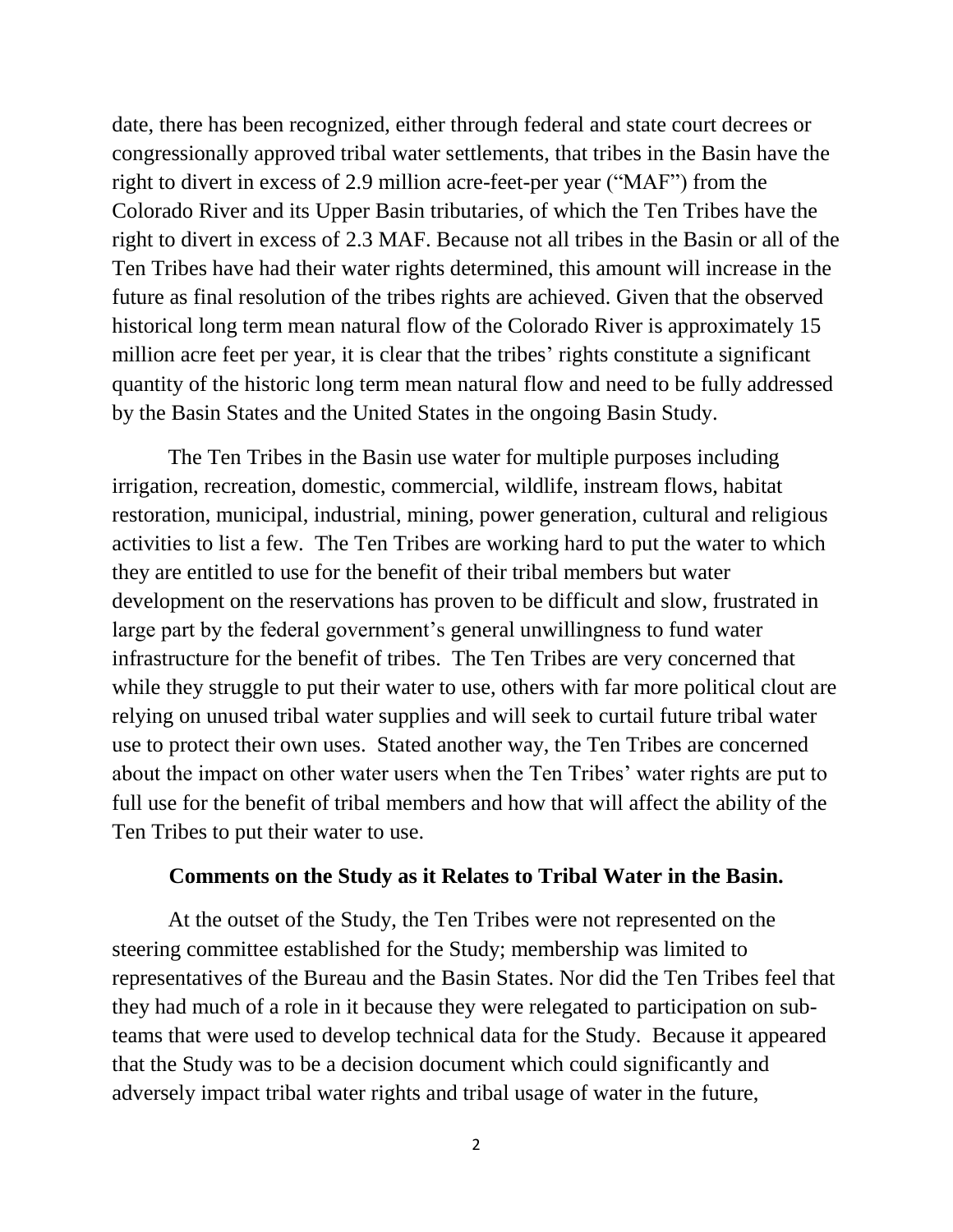exclusion from the steering committee became a matter of great concern to the Partnership; this shortcoming and other concerns were raised with the Bureau of Reclamation reminding the Bureau of the United States' trust responsibility to them in the protection of their water and of the tribes' sovereign status in control of their water. The Partnership suggested that the following steps be taken to address their concerns about the Study:

- 1. Acknowledge and protect the early priority of tribal water rights.
- 2. Recognize and protect the unused allocation of the tribes' quantified water rights.
- 3. Recognize and protect the unquantified tribal water rights.
- 4. Recognize the special status of tribal reserved water rights that is embodied in federal statutes and federal and state case law.
- 5. Provide a seat on the steering committee for the Partnership.
- 6. Require that the Colorado River Simulation System model quantify the extent of the reliance of water users on decreed and undecreed rights of tribes not being fully exercised.

In response to the concerns raised by the Partnership, the Bureau, much to its credit, undertook outreach to all of the tribes to explain the purpose of the Study, acknowledge the tribes' water rights and reaffirm the United States' trust responsibility to the tribes. The Bureau assured the Partnership that the Study was not intended to serve as a decision document but was a "first step" in identifying what the potential imbalances of Basin water supply and demand may be in the future and in identifying possible solutions to resolve those imbalances that deserve additional study and analysis. Because of the limited scope of the Study, the matters raised by the Partnership would not be addressed in the "first step" Study but those matters would be appropriate for further study. With that understanding and as a result of the Bureau's outreach efforts, a number of tribes actively cooperated with the Bureau in providing data for the Study.

The outreach proved to be successful and the results are reflected in Appendix C9 of the Study which contains Tribal Water Demand Scenario Quantification.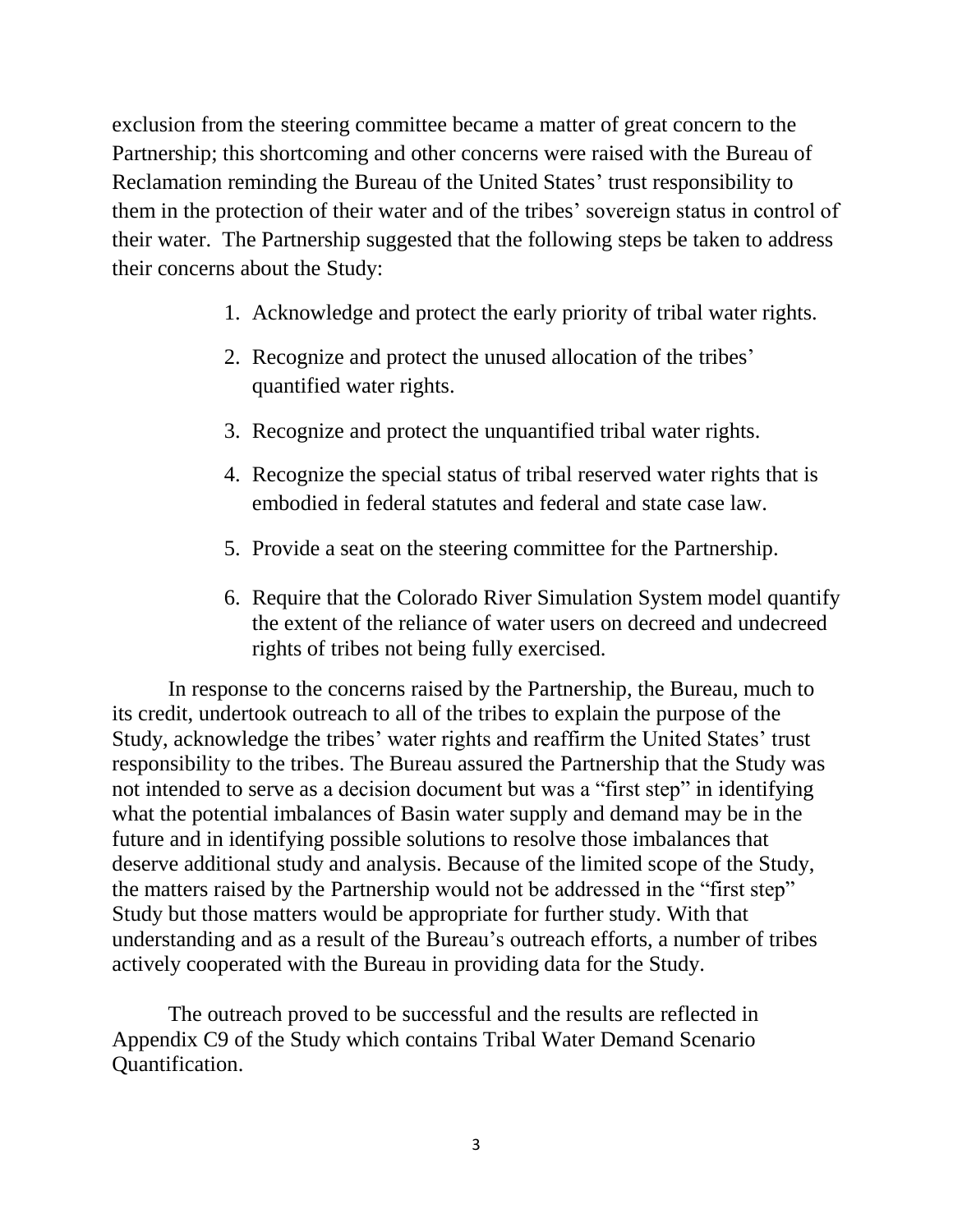Although as noted, a number of tribes actively participated in the data collection needed for the Study, the Partnership was still wary that the information in the Study regarding tribal water might be used to their detriment, and recommended that a Disclaimer about the Study be incorporated into it. The import of which is that nothing in the Study is intended to nor shall the Study be construed so as to interpret, diminish or modify the rights of any federally recognized tribe, pursuant to federal and state court decrees, treaties, agreements executive orders, and federal trust responsibility. Further the Disclaimer acknowledges that the Bureau and the Basin States would continue to recognize the entitlement and right of each State and any federally recognized tribe under existing law to use and develop the water of the Colorado River system. Through the cooperative efforts of the Bureau personnel, the Basin States representatives and tribal representatives, a Disclaimer was developed and agreed upon; it is found at ES-22 in the Executive Summary of the Study.

Inclusion of the Disclaimer was an important aspect of the Study for the Ten Tribes and laid the foundation for future work with the Bureau and Basin States in the "next steps" phase of the Study.

## **Reasons for a Tribal Water Study as Part of the "next steps" Phase of the Study that the Bureau is Undertaking.**

Because the Ten Tribes have significant quantities of recognized water rights which will increase as their remaining rights are finally quantified, any study of water in the Basin must reasonably include the Ten Tribes. Further because of their sovereign status and control over use of their water and the United States' trust responsibility regarding protecting the tribes' water resources, tribal involvement will be critical to any solution regarding future supply imbalance in the Basin.

Water allocation and management of tribal water have significant legal and policy considerations and while these issues are identified in the Study, they were not addressed. To correct this shortcoming, at a meeting on the  $28<sup>th</sup>$  of May in San Diego on the "next steps" phase of the Study, attended by Commissioner Mike Connor and Assistant Secretary for Power and Water, Ann Castle, for the Department of the Interior, the Bureau announced it will be undertaking a Tribal Water Study as the "next steps" phase to address issues surrounding tribal water in the Basin States. This phase of the Study is intended to address tribal water issues in sufficient detail to provide the Bureau, the Basin States and Ten Tribes with the certainty necessary for future River management and planning.